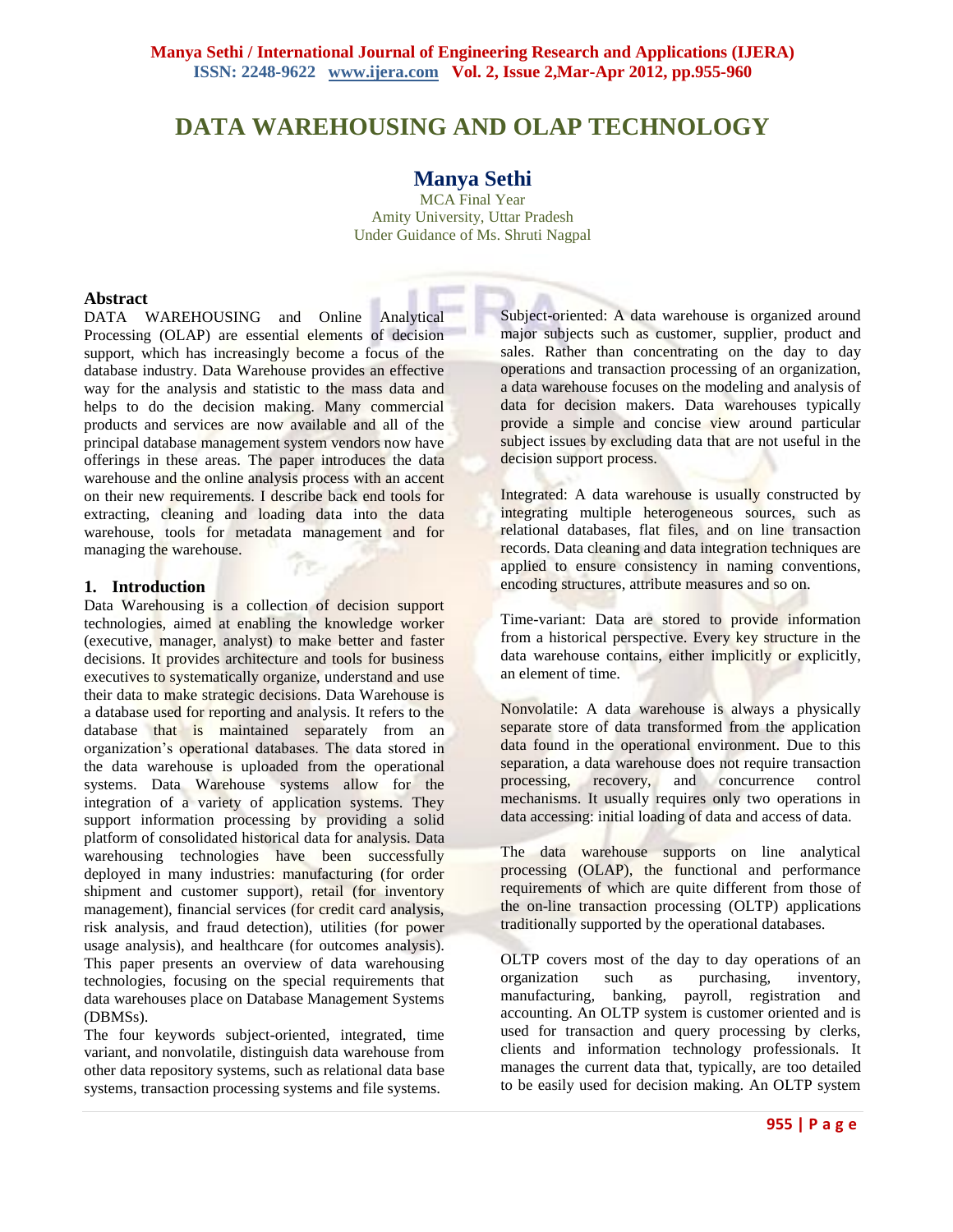focuses mainly on the current data within an enterprise or department, without referring to historical data or data in different organizations. The access patterns of OLTP systems consist mainly of short, atomic transactions. Such system requires concurrency control and recovery mechanisms.

Data warehouse systems, on the other hand, are targeted for decision support. It serves users or knowledge workers in the role of data analysis and decision making. Such systems can organize and present data in various formats in order to accommodate the diverse needs of the different users. An OLAP system is market-oriented and is used for data analysis by knowledge workers, including managers, executives, and analysts. These systems manages large amount of historical data, provides facilities for summarization and aggregation, and store and manages information at different levels of granularity. These features make the data easier to use in informed decision making. An OLAP system typically adopts either a star or a snowflake model and a subjectoriented database design. This system often spans multiple versions of a database schema, due to the evolutionary process of an organization. These systems also deal with information that originates from different organization, integrating information from multiple data stores. Because of their huge volume, OLAP data are stored on multiple storage media.

To facilitate complex analyses and visualization, the data in a warehouse is typically modeled multi dimensionally. For example, in a sales data warehouse, time of sales, sales district, salesperson, and product might be some of the dimensions of interest. Often these dimensions are hierarchical; time of sale may be organized as daymonth-quarter-year hierarchy, product as a productcategory-industry hierarchy.

In a multidimensional model, data are organized into multiple dimensions, and each dimension contains multiple levels of abstraction defined by concept hierarchies. This organization provides users with the flexibility to view data from different perspectives. A number of OLAP data cube operations exists to materialize these different views, allowing interactive querying and analysis of the data at hand. Hence, OLAP provides a user-friendly environment for interactive data analysis. Typical OLAP operations include roll-up, drilldown, slice and dice, pivot (rotate).

An operational database is designed and tuned from known tasks and workloads such as indexing and hashing using primary keys, searching for a particular record and optimizing 'canned' queries. On the other hand, data warehouse queries are often complex. They involve the computation of large amount of data at summarized levels and may require the use of special data

organization, access and implementation methods based on multidimensional views.

Data warehouse might be implemented on Relational OLAP (ROLAP) servers. These are the intermediate servers that stand in between a relational back-end server and client front-end tools. They use a relational or extended-relational DBMS to store and manage warehouse data, and OLAP middleware to support missing pieces. They support extensions to SQL and special access and implementation methods to efficiently implement the multidimensional data model and operations. In contrast, Multidimensional OLAP (MOLAP) servers support multidimensional views of data through array-based multidimensional storage engines. They map multidimensional views directly to data cube array structures.

There is more to building and maintaining the data warehouse than selecting an OLAP server, defining a schema and some complex queries for the warehouse. Different architectural alternatives exist. Many organizations want to implement an integrated enterprise warehouse that collects information about all subjects spanning the whole organization. However, building an enterprise warehouse is long and complex process. Some organizations are settling for data marts instead, which are departmental subsets focused on selected subjects. These data marts enable faster roll out since they do not require enterprise-wide consensus.

In the next point, we describe the architecture of the data warehouse and the process of a data warehouse design.

#### **2. Architecture and the Process of Design**



The left most tier (bottom tier) is a **warehouse database server** that is almost always a relational database system. Data from operational databases and external sources are extracted using application program interface known as gateways. A gateway is supported by the underlying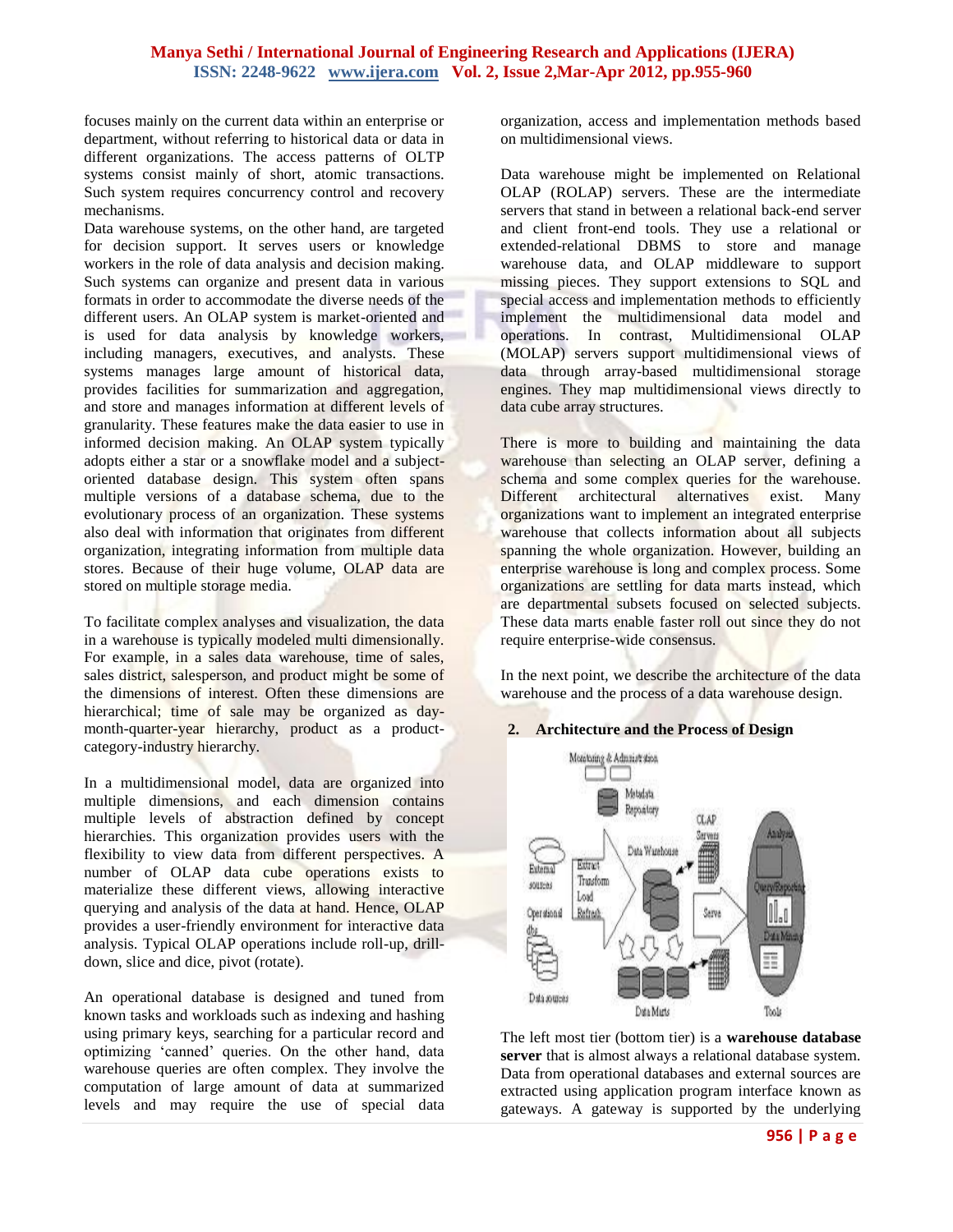DBMS and allows client programs to generate SQL code to be executed by a server.

The middle tier is an OLAP server that is typically implemented using a ROLAP that maps operations on multidimensional data to standard relational operations or using a MOLAP that is a special purpose server that directly implements multidimensional data and operations.

The right most tier (top tier) is a client, which contains query and reporting tools, analysis tools, and data mining tools. است

A data warehouse can be built using a top-down approach, a bottom-up approach, or a combination of both. The top-down approach starts with the overall design and planning. It is useful in cases where the technology is mature and well known, and where the business problems that must be solved are clear and well understood. The bottom-up approach starts with experiments and prototypes. This is useful in the early stage of business modeling and technology development. It allows an organization to move forward at considerably less expense and to evaluate the benefits of the technology before making significant commitments. In the combined approach, an organization can exploit the planned and strategic nature of the top-down approach while retaining the rapid implementation and opportunistic application of the bottom-up approach.

The design and construction of the data warehouse consists of the following steps: planning, requirements study, problem analysis, warehouse design, data integration and testing, and finally deployment of the data warehouse.

- a. Choose a business process to model, for example, shipments, inventory, sales and the general ledger.
- b. Choose the grain of the business process. The grain is the Fundamental, atomic level of data to be represented in the fact table for this process.
- c. Choose the dimensions that will apply to each fact table record.
- d. Choose the measures that will populate each fact table record.

Once a data warehouse is designed and constructed, the initial deployment of the warehouse includes initial installation, roll out planning, training and orientation.

## **3. Back-End Tools And Utilities**

Data warehouse systems use back-end tools and utilities to populate and refresh their data.

## **Data Cleaning:**

Data cleaning routines attempt to fill in missing values, smooth out noise while identifying outliers, and correct inconsistencies in the data

Since a data warehouse is used for decision making, it is important that the data in the warehouse must be correct. Some examples where data cleaning becomes necessary are: inconsistent field length, inconsistent descriptions, inconsistent value assignments, missing entries and violation of integrity constraints.

## **Load**

After extracting, cleaning and transforming, data must be loaded into the warehouse. Additional preprocessing may still be required: checking integrity constraints; sorting; summarization; aggregation; and other computations to build the derived tables stored in the warehouse. In addition, load utility also allows the system administrator to monitor status, to cancel, to suspend and resume a load, and to restart after failure with no loss of data integrity.

The load utilities for data warehouses have to deal with much larger data volumes than for operational databases

## **Refresh**

Refreshing a warehouse consists in propagating updates on source data to correspondingly update the base data and derived data stored in the warehouse. There are two sets of issues to consider: when to refresh and how to refresh. Usually, the warehouse is refreshed periodically. The refresh policy is set by the warehouse administrator, depending on user needs and traffic, and may be different for different sources. Refresh techniques also depends on the characteristics of the source and capabilities of the database servers. Replication servers can be used to refresh a warehouse when the sources change.

## **4. Multidimensional Data Model**

Data warehouse and OLAP tools are based on a multidimensional data model. This model views data in the form of a data cube. A data cube allows data to be modeled and viewed in multiple dimensions. Dimensions are perspectives or entities with respect to which an organization wants to keep records. Each dimension has a table associated with it, called a dimension table, which further describes the dimension.

A multidimensional data model is typically organized around a central theme. This theme is represented by a fact table. The fact table contains the names of the facts, or measures, as well as keys to each of the related dimension tables.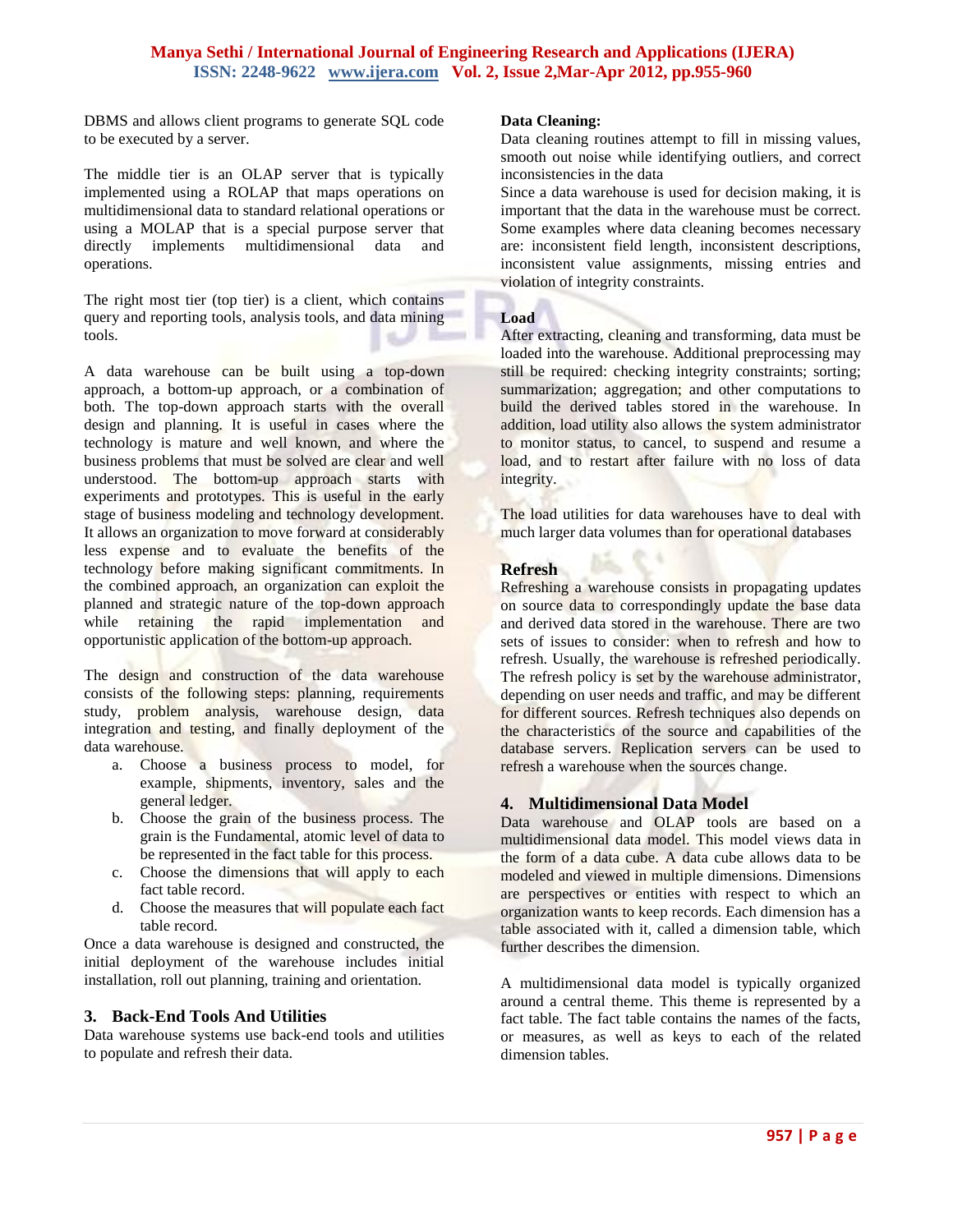

## **Concept Hierarchies**

A concept hierarchy defines a sequence of mappings from a set of low-level concepts to higher-level, more general concepts. Many concept hierarchies are implicit within the database schema. A concept hierarchy that is a total or partial order among attributes in a database schema is called a schema hierarchy.

## **Front-End Tools**

The multidimensional data model grew out of the view of business data popularized by spreadsheet programs that are extensively used by business analysts. One of the popular operations that are supported by the multidimensional spreadsheet is pivoting. Pivot also called rotate, is a visualization operation that rotates the data axes in view in order to provide an alternative presentation of the data. Other operations are roll-up, drill-down, slice and dice. The roll-up operation performs the aggregation on a data cube, either by climbing up the concept hierarchy for a dimension or by dimension reduction. Drill-down is the reverse of the roll-up. It navigates from less detailed data to more detailed data. The slice operation performs a selection on one dimension of the cube. The dice operation performs a selection on two or more dimensions.

#### 5. **Database Design**

Most data warehouse use a star schema to represent the multidimensional data model. The database consists of a single fact table and a single table for each dimension. Each tuple in the fact table consists of a pointer to each of the dimension that provides its multidimensional coordinates and stores the numeric measures for that coordinates. Each dimension table consists of columns that correspond to attributes of the dimension.



The Snowflake schema is the variant of the star schema model, where some dimension tables are normalized, thereby further splitting the data into additional tables. The resulting schema graph forms the shape similar to a snowflake.

The major difference between the snowflake and star schema models is that the dimension table of the snowflake model may be kept in normalized form to reduce redundancies. Such a table is easy to maintain and saves storage space.

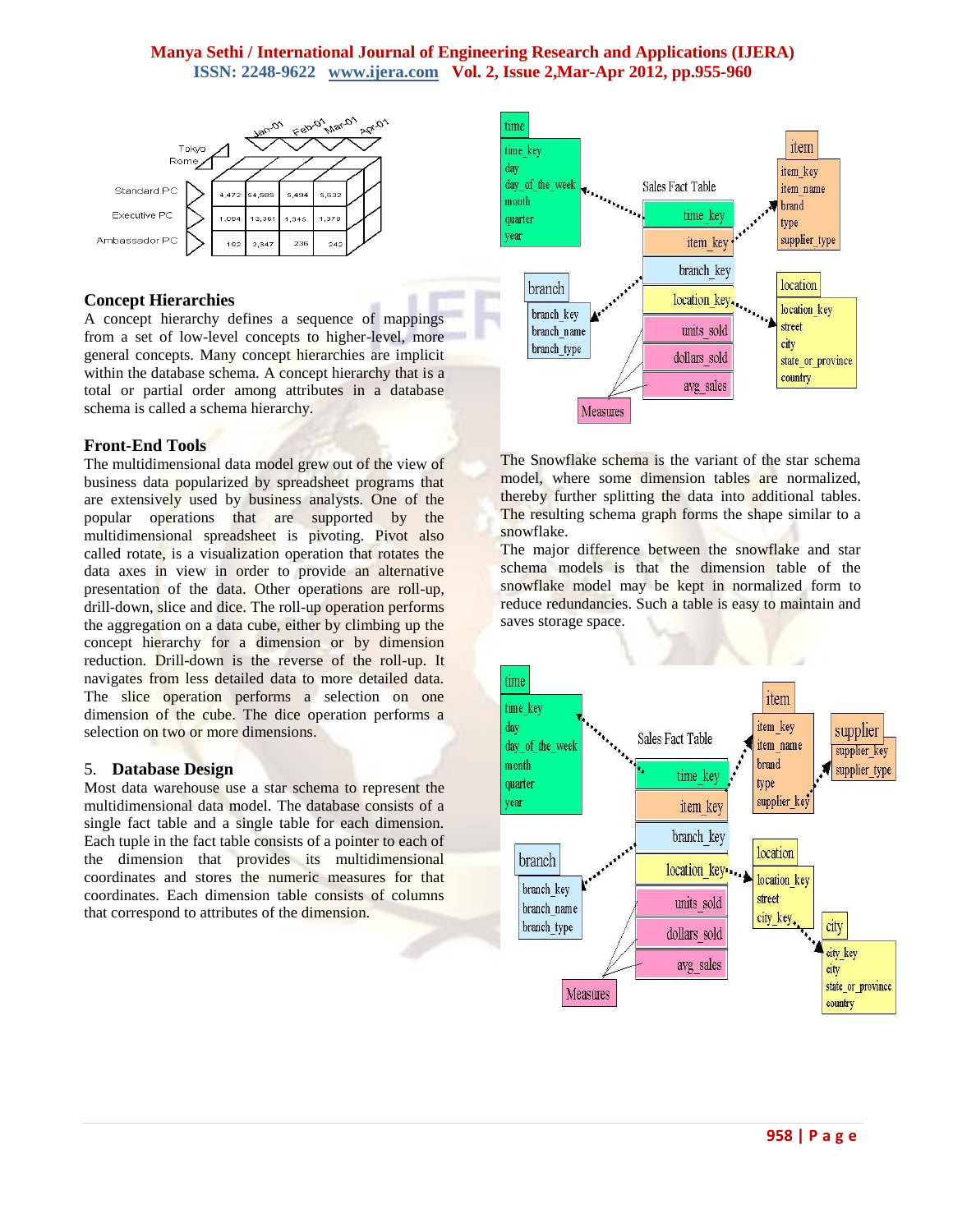#### **Indexing OLAP Data**

To facilitate efficient data accessing, most data warehouse systems support index structures and materialized views.

The bitmap indexing method is popular in OLAP products because it allows quick searching in data cubes. The bit map index is an alternative representation of the record ID (RID) list. In the bitmap index for a given attribute, there is a distinct bit vector, Bv, for each value v in the domain of the attribute. If the domain of the given attribute consists of n values, then n bits are needed for each entry in the bitmap index. If the attribute has the value v for a given row in the data table, then the bit representing that value is set to 1 in the corresponding row of the bitmap index.

Bitmap indexing is advantageous as compared to hash and tree indices. It is especially useful for low cardinality domains because comparison, join, aggregation operations are then reduced to bit arithmetic, which substantially reduce the processing time. It leads to significant reduction in space since a string of characters can be represented by a single bit.

## **6. OLAP Servers**

Logically, OLAP servers present business users with multidimensional data from data warehouses or data marts, without concerns regarding how or where the data stored. However, the physical architecture and implementation of OLAP servers must consider data storage issues. Implementation of a warehouse server for OLAP processing includes the following:

Relational OLAP servers - These are the intermediate servers that stand in between a relational back-end server and client front-end tools. ROLAP severs include optimization for each DBMS back end, implementation of aggregation navigation logic, and additional tools and services.

Multidimensional OLAP servers – These servers support multidimensional views of data through array-based multidimensional storage engines. Many MOLAP servers adopt a two-level storage representation to handle sparse and dense data sets: the dense sub cubes are identified and stored as array structures, while the sparse sub cubes employ compression technology for efficient storage utilization.

Hybrid OLAP servers – The hybrid OLAP approach combines ROLAP and MOLAP technology, benefiting from the greater scalability of ROLAP and faster computation of MOLAP. For example, a HOLAP server may allow large volumes of detail data to be stored in a relational database, while aggregations are kept in a separate MOLAP store.

#### **7. Metadata Repository**

Metadata are data about data. When used in a data warehouse, metadata are the data that define warehouse objects. Metadata are created for the data names and definitions of the given warehouse. Administrative metadata includes all of the information necessary for setting up and using a warehouse; description of the source databases; back-end and front-end tools. Business metadata includes business terms and definitions; ownership of the data. Operational metadata includes information that is created during the operation of the warehouse; monitoring information such as usage statistics, error reports, and audit trails.

Metadata repository is used to store and manage all the metadata associated with the warehouse. The repository enables the sharing of the metadata among tools and processing for designing, setting up, using, operating and administering a warehouse.

Metadata play a very different role than other data warehouse data, and are important for many reasons. For example, metadata are used as a directory to help the decision support system analyst to locate the contents of the data warehouse, as a guide to the mapping of the data when the data are transformed from the operational environment to the data warehouse environment. So, metadata should be stored and managed persistently.

## **8. Issues Of Research**

Data cleaning is a problem that is a reminiscent of heterogeneous data integration, a problem that has been studied for many years. But here the emphasis is on data inconsistencies. Data cleaning is closely related to data mining, with the objective of suggesting possible inconsistencies.

The management of data warehouses also presents a new challenge. Detecting the queries,

Managing and scheduling resources are the problems that are important but that have not been well solved.

#### **9. Conclusion**

In this paper, I have discussed about the construction of data warehouses, designing of data warehouses. The construction of data warehouses involves data cleaning and data integration.

Data cleaning attempt to fill in the missing values, smooth out the noise, while identifying the outliers and remove the inconsistencies in the data.

Many people feel that with competition mounting in every industry, data warehousing is the latest must-have marketing weapon-a way to keep customers by learning more about their needs.

A data warehouse is a subject-oriented, integrated, timevariant and non volatile collection of data in support of management's decision making process.

Data warehousing is the process of constructing and using data warehouses. Data warehousing is very useful